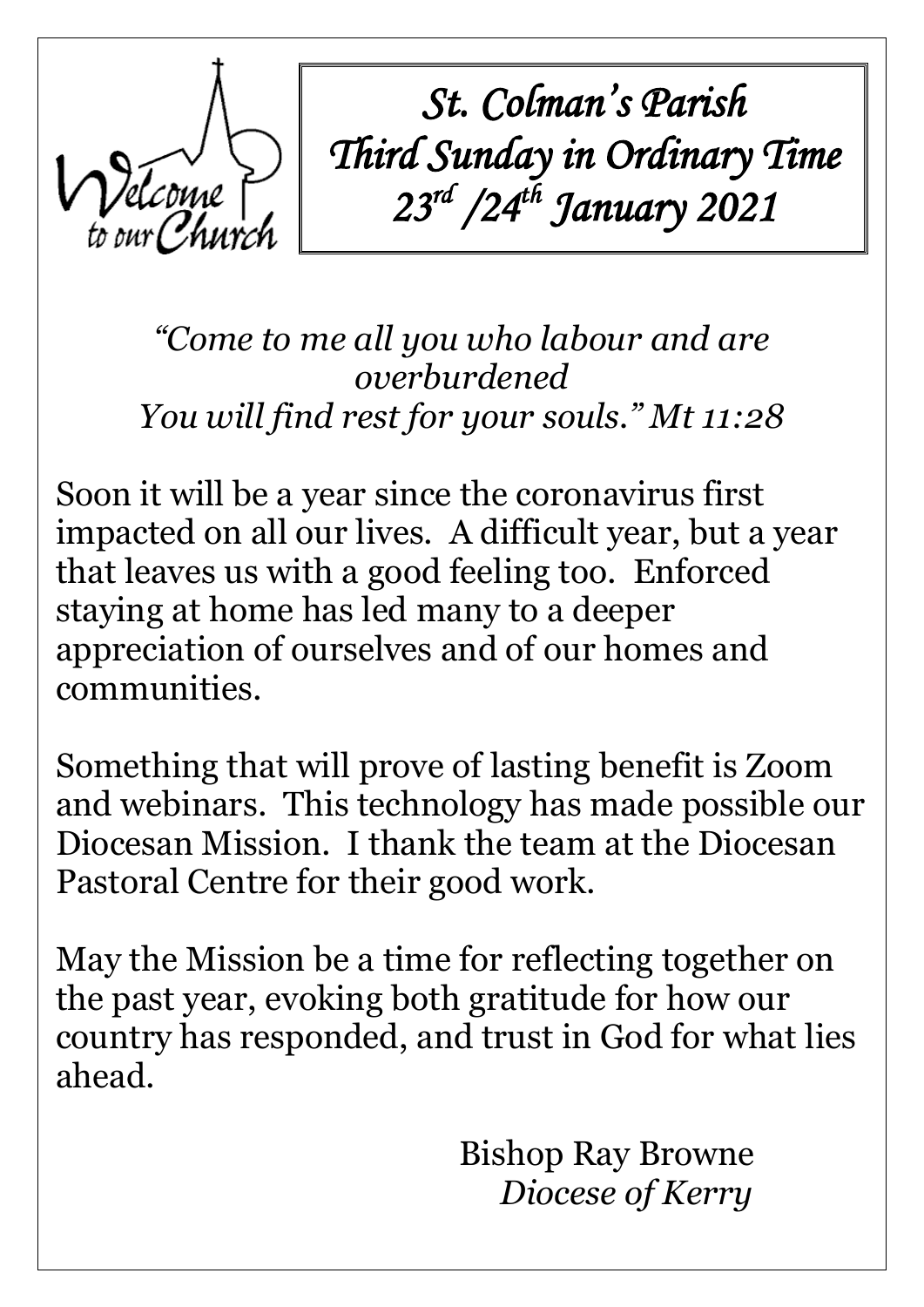| Fr. Danny Broderick (087) 9061255<br><b>Parish Residence: 18 Ballyoughtragh Heights, Milltown</b><br><b>Rev. Conor Bradley (087) 3664057</b><br>Email: milltown@dioceseofkerry.ie<br>Website: www.milltownlistryparish.com<br>Safeguarding Children: Contact No (087) 6362780 |                 |                       |                                                                 |
|-------------------------------------------------------------------------------------------------------------------------------------------------------------------------------------------------------------------------------------------------------------------------------|-----------------|-----------------------|-----------------------------------------------------------------|
| <b>Recent Death: Please pray for</b><br><b>Danny Carroll, Fossa</b>                                                                                                                                                                                                           |                 |                       |                                                                 |
| <b>Masses &amp; Intentions</b>                                                                                                                                                                                                                                                |                 |                       |                                                                 |
| Mon Jan. $25th$                                                                                                                                                                                                                                                               |                 |                       | No Mass                                                         |
| Tues Jan 26 <sup>th</sup>                                                                                                                                                                                                                                                     | Listry          | $7:00$ p.m.           | Dan & Mary McCarthy,<br>Lissivane West                          |
| Wed. Jan. $27th$                                                                                                                                                                                                                                                              |                 | Milltown $9:00$ a.m.  |                                                                 |
| Thurs. Jan. 28 <sup>th</sup>                                                                                                                                                                                                                                                  |                 |                       | No Mass                                                         |
| Fri. Jan. $29th$                                                                                                                                                                                                                                                              | <b>Milltown</b> | $7:00$ p.m.           |                                                                 |
| Sat. Jan. $30th$                                                                                                                                                                                                                                                              | Listry          | $6:00$ p.m.           | John, Patrick & Mary Broderick<br>& Sr. Benedict.<br>Farranfore |
| Sun. Jan. 31 <sup>st</sup>                                                                                                                                                                                                                                                    |                 | Milltown $11:15$ a.m. | Bob Dan & Lizzie McKenna,<br>The Cliff, Callinafercy            |

## **Reminder:**

### **All Masses will be celebrated without a congregation due to COVID-19 Government Restrictions**

Mass is broadcast on 106fm and all Weekend Masses will continue to be streamed online via [www.milltownlistryparish.com](http://www.milltownlistryparish.com/)

- Go to [www.milltownlistryparish.com](http://www.milltownlistryparish.com/)
- Scroll down to where it says **CLICK HERE**
- Our livestream will come up on screen after a few seconds

**Parish Office:** will be closed for the next few weeks. However we will be working behind closed doors, should you wish to contact us.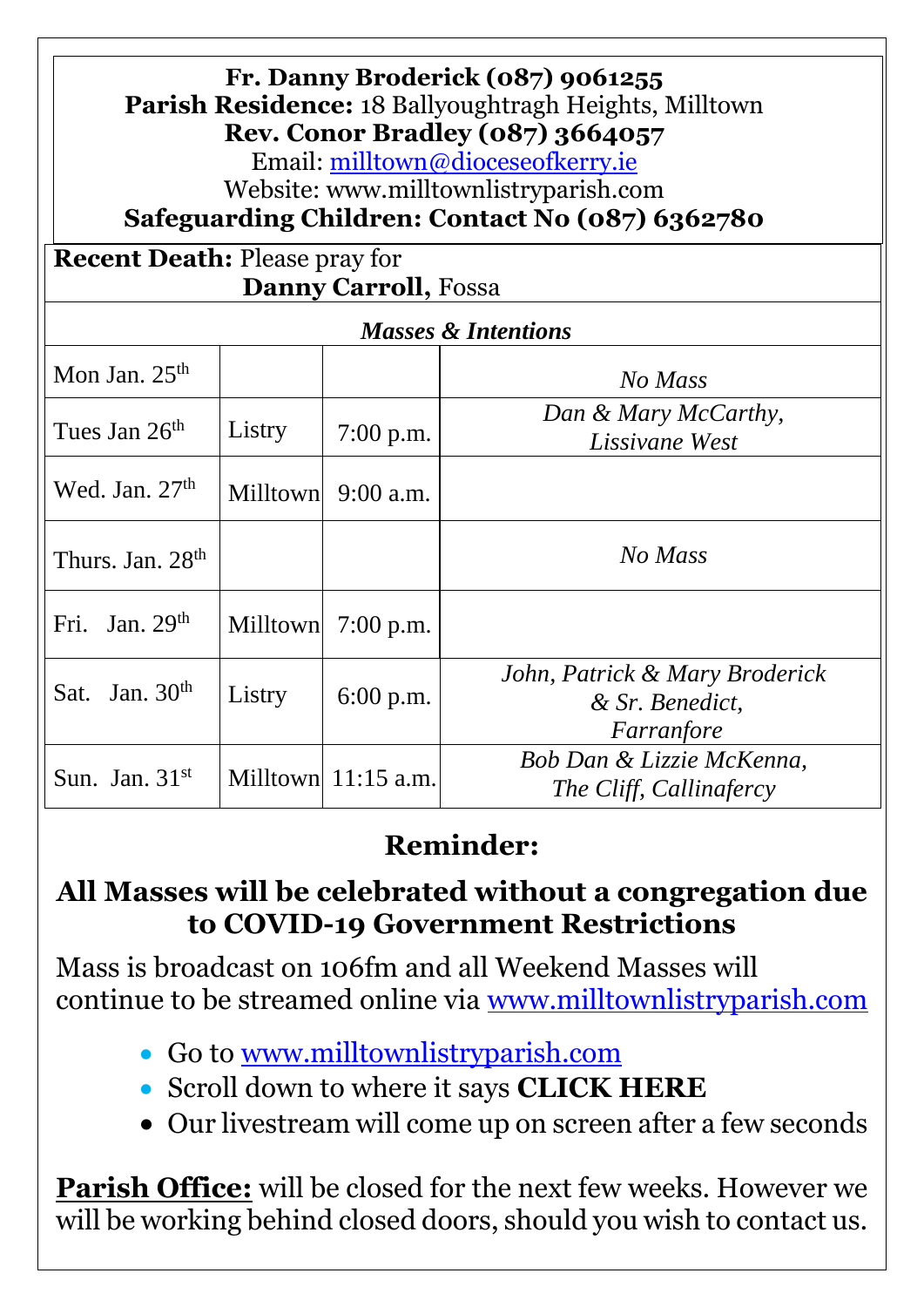**[The Mission:](https://www.dioceseofkerry.ie/2020/12/diocesan-mission-jan-2021/)** starts this Sunday Jan 24<sup>th</sup> and runs to Friday 29<sup>th</sup> Jan. The Mission, Be Christ's Joy, offers an opportunity for people to gather in reflection and in prayer, online and in the home. Like the traditional Parish Mission, all are welcome to participate. We invite you to register on the Diocesan Website: [www.dioceseofkerry.ie,](http://www.dioceseofkerry.ie/) for the Mission and to encourage others to do the same. On registration you will get an email each morning of the Mission, offering links to all the daily Mission activities. The Mission booklet is available in Milltown and Listry churches and online on the diocesan website [www.dioceseofkerry.ie.](http://www.dioceseofkerry.ie/)

#### *Join us for Mission 2021 – an opportunity for us to gather in reflection and in prayer, online and in our homes.*

Mission talk each evening @ 8.00 p.m.

- **Sunday's speaker – John Connell,** author, journalist, farmer.
- **Monday's speaker – Martina Lehane Sheehan,** spiritual guide, psychotherapist, author
- **Tuesday's speaker – Fr Peter McVerry,** social activist, advocate for the homeless, Jesuit priest
- **Wednesday's speaker – Jane Mellett,** activist, environmentalist and Laudato Si Trócaire worker
- **Thursday's speaker – Br Richard Hendricks,** spiritual teacher, poet and blogger, Franciscan brother.
- **Friday's speaker – Olive Foley**, widow of Axel Foley and ambassador for Children's Bereavement Services, Limerick.

Each day, you are invited to join in

- **Morning Reflection** online
- **Daily Prayer** Mission booklet can be picked up in your local parish or downloaded from the website
- **Daily Mass @ 10. 30 a.m. - Send in your petitions online to have them included in the Mission Mass**
- **Children's Pray and Play** online
- **Evening Reflection** online

*You can also tune into Mission 2021 on Horizons and Just a Thought with Radio Kerry, also on Facebook and Instagram.*